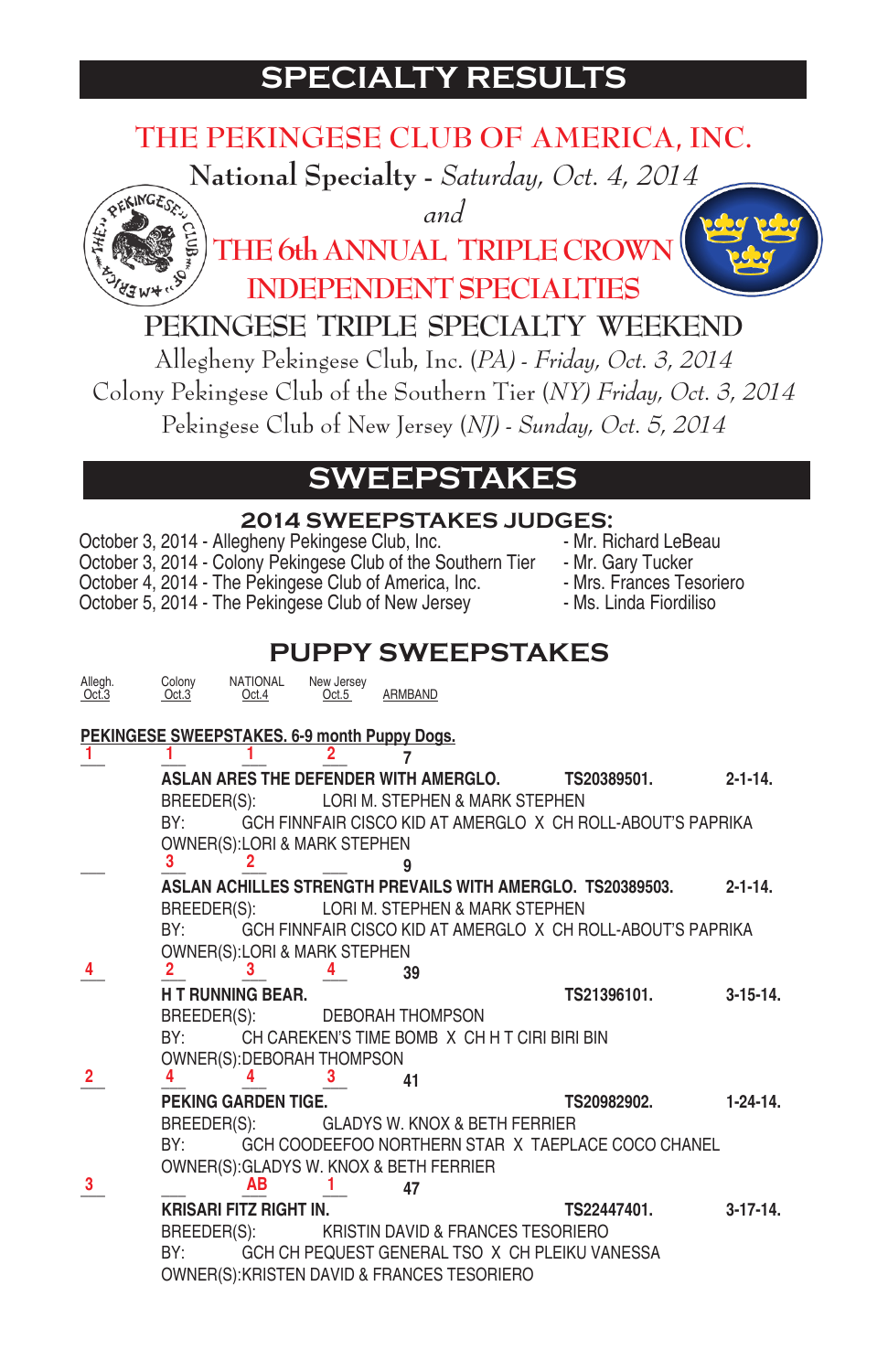**PEKINGESE SWEEPSTAKES. 9-12 month Puppy Dogs. \_\_\_ \_\_\_ \_\_\_ \_\_\_ 11 3 3 2 1 LON-DU VEN-MAR LITTLE RASCAL. TS19853104. 10-25-13.** BREEDER(S): ARLON D. DVIT & VINCENT A. FLEECE<br>BY: CH WYN D HILL ROCK STAR X LON-DU VEN-MAR CH WYN D HILL ROCK STAR X LON-DU VEN-MAR MISTLETOE OWNER(S):LENORE & ROBERT CHEMERS **2 1 19 LON-DU VEN-MAR ARMANI. TS20763801. 10-4-13.** BREEDER(S): ARLON D. DUIT & VINCENT A. FLEECE BY: GCH CH LON-DU IMPOSSIBLE DREAM X LON-DU VEN-MAR SLEIGH BELLE OWNER(S):ARLON D. DUIT & VINCENT A. FLEECE **1 1 2 1 1 61 LIVANDA FABBIANO. AR00860401.UK 1-2-14.** BREEDER(S): ANDREA LIVESEY & STUART LIVESEY BY: LIVANDA MALUDA X YAKEE ISABEL OF LIVANDA OWNER(S):HOWARD FAN **AB** 77 **PLEIKU AMERICAN LEGEND. TS19514602. 10-7-13.** BREEDER(S): ELIZABETH TILLEY BY: GCH BRIAR-MAR AMERICAN GIGOLO AT VANNJTY X CH PLEIKU MALLORY OWNER(S):ELIZABETH TILLEY **PEKINGESE SWEEPSTAKES. 12-18 month Junior Dogs. \_\_\_ \_\_\_ 21 1 1 LON-DU VEN-MAR ARMANI. TS20763801. 10-4-13.** BREEDER(S): ARLON D. DUIT & VINCENT A. FLEECE GCH CH LON-DU IMPOSSIBLE DREAM X LON-DU VEN-MAR SLEIGH BELLE OWNER(S):ARLON D. DUIT & VINCENT A. FLEECE **\_\_\_ \_\_\_ \_\_\_ \_\_\_ 25 1 2 2 2 WYN-D-HILL TOP SECRET PARTI. VDH-DPC-831.GERM 5-2-13.** BREEDER(S): M. & M. HOFFMAN & HUCKESTEIN BY: CH WYN-D-HILL KAMELOT PARTI AT THE ROUND TABLE X CH KATERING'S HAVINBA TEA PARTI OWNER(S):M. & M. HOFFMAN & HUCKESTEIN **<u>1**</del> **1 4 4 4 45**</u> **PLEIKU SKYS THE LIMIT. TS16891101. 4-22-13.** BREEDER(S): ELIZABETH TILLEY BY: GCH BRIAR-MAR AMERICAN GIGOLO AT VANNJTY X CH PLEIKU KERIMERE BEST WISHES OWNER(S):MARILYN REALE **\_\_\_ \_\_\_ \_\_\_ \_\_\_ 71 2 1 3 3 DREAMERS ON A WING AND A PRAYER. TS18145602. 8-15-13.** BREEDER(S): KATHERINE TORCHIA & MARK F. WARREN GCH CH MACK ISLAND SILVER SHADOW X CH MACK ISLAND LIMITED EDITION OWNER(S):KATHERINE TORCHIA & MARK F. WARREN **PEKINGESE SWEEPSTAKES. 6-9 month Puppy Bitches. \_\_\_ \_\_\_ \_\_\_ \_\_\_ 6 1 2 1 1 VAL'S TSVETOV PALETTE. TS22247101. 2-19-14.** BREEDER(S): LILIA RYBCHIK BY: FELICIEN DU JARDIN DE VATSANA X CH VAL'S TSVETOV STARLIGHT OWNER(S):LYNNEA STADELMANN **\_\_\_ \_\_\_ \_\_\_ \_\_\_ 24 AB AB AB 4 KRISARI MAKE WAY FOR MAISIE. TS22447403. 3-17-14.** BREEDER(S): KRISTIN DAVID & FRANCES TESORIERO GCH CH PEQUEST GENERAL TSO X CH PLEIKU VANESSA OWNER(S):KRISTEN DAVID & FRANCES TESORIERO **\_\_\_ \_\_\_ \_\_\_ \_\_\_ 26 AB AB AB AB KRISARI LILIBET REIGNS. TS22447404. 3-17-14.** KRISTIN DAVID & FRANCES TESORIERO GCH CH PEQUEST GENERAL TSO X CH PLEIKU VANESSA OWNER(S):KRISTEN DAVID & FRANCES TESORIERO Allegh. Colony NATIONAL New Jersey<br>
<u>Oct.3</u> Oct.3 Oct.4 Oct.5 Oct.5 ARMBAND  $\mathbf{2}$ 

Allegh. Colony NATIONAL New Jersey Oct.3 Oct.3 Oct.4 Oct.5 ARMBAND **<u>1 \_\_\_ 1 \_\_\_ 1 \_\_\_ 1** *AB 28*</u> **KRISARI ROLLING IN CLOVER. TS22447402. 3-17-14.** BREEDER(S): KRISTIN DAVID & FRANCES TESORIERO<br>BY: GCH CH PEQUEST GENERAL TSO X CH PLEIKU VA GCH CH PEQUEST GENERAL TSO X CH PLEIKU VANESSA OWNER(S):KRISTEN DAVID & FRANCES TESORIERO  $\overline{4}$  **AB 3 2** 30 **HYACINTHS DIVINE SECRET OF THE HEART. TS22313402. 1-21-14.** PATRICIA H. PYTLAK BY: CH DAIQUIRIS SECRET FINALE X HYACINTHS HEARTFELT WISH OWNER(S):PATRICIA H. PYTLAK & GINI DENNIGER **\_\_\_ \_\_\_ \_\_\_ \_\_\_ 52 2 1 2 3 HYACINTH STOP DRAGON MY HEART AROUND. TS22313401. 1-21-14.** BREEDER(S): PATRICIA H. PYTLAK BY: CH DAIQUIRIS SECRET FINALE X HYACINTHS HEARTFELT WISH OWNER(S):PATRICIA H. PYTLAK<br>AB **\_\_\_ \_\_\_ 58 MOSHKA'S A DREAM COME TRUE. TS20179403. 1-1-14.** BREEDER(S): AMY MCCRARY & ED MCCRARY BY: SUSHIMA WHITE CIDER X CH MOSHKA'S HEARTBREAKER OWNER(S):KATHERICE TORCHIA **PEKINGESE SWEEPSTAKES. 9-12 month Puppy Bitches. \_\_\_ \_\_\_ \_\_\_ \_\_\_ 12 4 3 4 4 LARO FELICITY ANNE. TS20456501. 11-21-13.** BREEDER(S): ROY L. HARRISON & LAURA A. HARRISON BY: CH LARO EYE OF THE STORM BY MUHLIN X MUHLIN MAYBEE OWNER(S):BARBARA STREEMKE **\_\_\_ \_\_\_ \_\_\_ \_\_\_ 14 2 2 3 2 LON-DU VEN-MAR EVITA P. TS19853101. 10-25-13.** BREEDER(S): ARLON D. DUIT & VINCENT A. FLEECE CH WYN-D-HILL ROCK STAR X LON-DU VEN-MAR MISTLETOE OWNER(S):ARLON D. DUIT & VINCENT A. FLEECE **\_\_\_ \_\_\_ \_\_\_ \_\_\_ 18 3 1 1 1 DAIQUIRIS AGATHA CHRISTIE. TS22784401.CAN 10-25-13** CYNTHIA DYSON & DENIS RZAN BY: GCH DIAQUIRIS EDGE OF REASON X CHILLIWACK'S ESTEE LAUDER OWNER(S):CYNTHIA DYSON & DENIS RZAN **\_\_\_ \_\_\_ \_\_\_ \_\_\_ 62 1 AB 2 3 CHINABEAR LA MARIPOSA. TS20842802. 12-24-13.** BREEDER(S): CARMEN BLANKENSHIP BY: CH CHINABEAR SPATS DOMINO X CH LARO'S LICKETY SPLIT OWNER(S):CARMEN BLANKENSHIP **PEKINGESE SWEEPSTAKES. 12-18 month Junior Bitches. 1 1 2 1 1 10 DREAMVILLE UPTOWN GIRL. REAMVILLE UPTOWN GIRL. RAYMUNDO W. LO <b>TELL 10 TS22461101.PHLP.** 8-14-13. BREEDER(S): DREAMVILLE MAGNIFICO X DREAMVILLE DEMITASSE OWNER(S):RAYMUNDO LO **\_\_\_ \_\_\_ \_\_\_ 36 3 AB AB LOUNAR HEAR ME ROAR. TS19963401. 8-26-13.** BREEDER(S): I. LOUISE HARDEN BY: GCH BRIAR-MAR AMERICAN GIGOLO AT VANNJTY X CH LOUNAR MISS ADDI-TUDE OWNER(S):I. LOUISE HARDEN **\_\_\_ \_\_\_ \_\_\_ 38 1 2 2LOUNAR SURELY YOU JEST. TS19961902. 8-21-13.** BREEDER(S): I. LOUISE HARDEN CH LOUNAR NO FOOLIN' NO FUN X LARO STORMY WEATHER OWNER(S):I. LOUISE HARDEN **3 3 AB AB 4 AB 3 2 AB AB**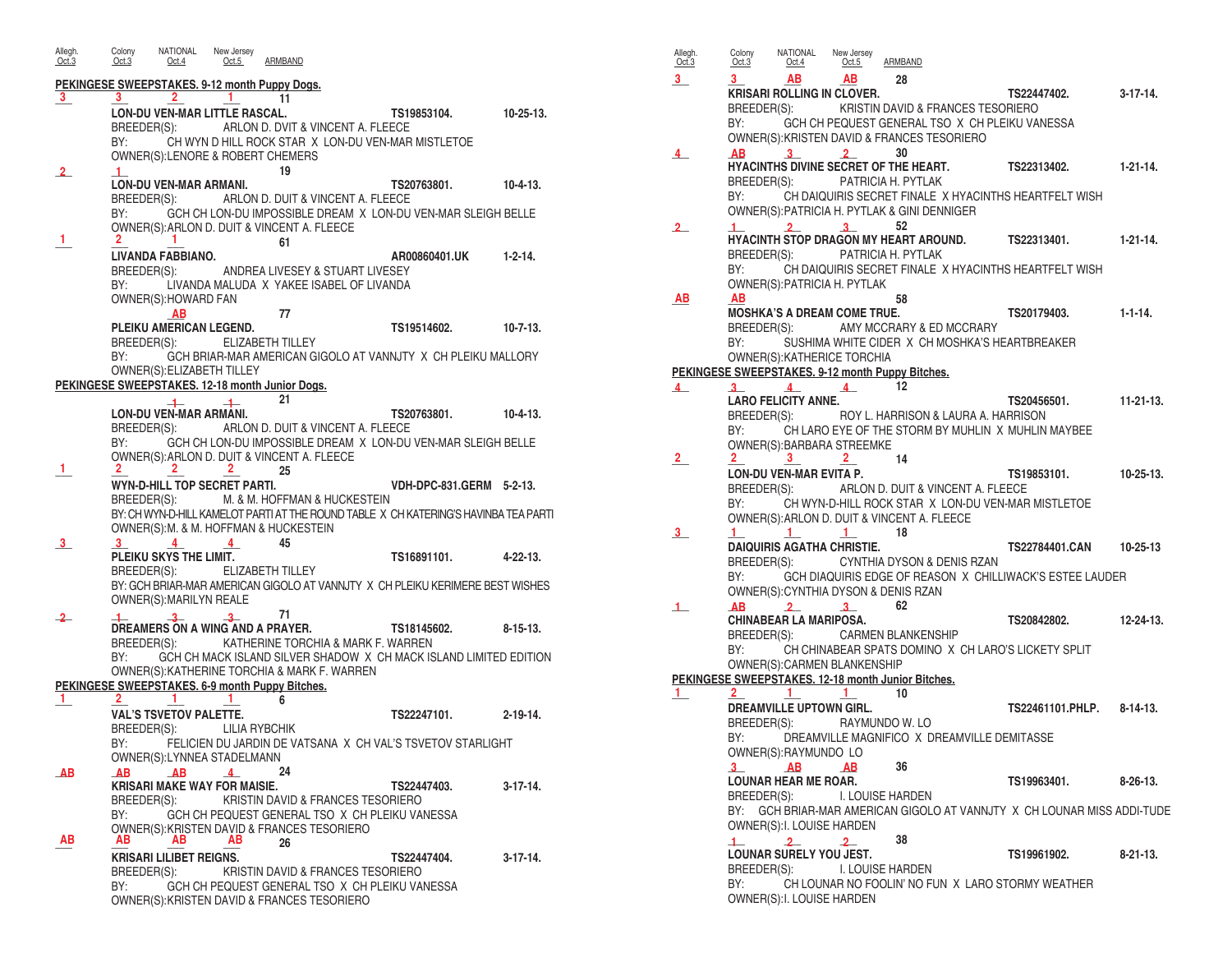| Allegh.<br>Oct.3 | Colony<br>Oct.3                   | <b>NATIONAL</b><br>New Jersey<br>Oct.5<br>Oct.4                     | ARMBAND                                                                                 |                                                    |                  |
|------------------|-----------------------------------|---------------------------------------------------------------------|-----------------------------------------------------------------------------------------|----------------------------------------------------|------------------|
| $\mathbf{Z}_{-}$ | 19                                | 21<br>18                                                            | <b>BEST IN SWEEPSTAKES</b>                                                              |                                                    |                  |
| 10 <sup>°</sup>  | 18                                | 7 <sup>7</sup><br>18                                                |                                                                                         | <b>BEST OF OPPOSITE SEX TO BEST IN SWEEPSTAKES</b> |                  |
|                  |                                   |                                                                     | <b>VETERAN SWEEPSTAKES</b>                                                              |                                                    |                  |
|                  |                                   |                                                                     | PEKINGESE VETERAN SWEEPSTAKES. 7-10 year old Dogs.                                      |                                                    |                  |
| $\mathbf{1}$     | 1<br>1                            | 1                                                                   | 5                                                                                       |                                                    |                  |
|                  | CH LOUNAR WHY NOT.<br>BREEDER(S): |                                                                     | I. LOUISE HARDEN & RUTHELLEN VIALL                                                      | TR44297801.                                        | $7 - 6 - 05$ .   |
|                  | BY:                               |                                                                     | CH LOUNAR SPLISH SPLASH X CH LOUNAR PAGODA ELEGANT BELLE                                |                                                    |                  |
|                  |                                   |                                                                     | OWNER(S): GLORIA H. JONES & I. LOUISE HARDEN                                            |                                                    |                  |
|                  |                                   |                                                                     | PEKINGESE VETERAN SWEEPSTAKES. 7-10 year old Bitches.                                   |                                                    |                  |
| AВ               | AB                                | AВ<br>AB<br><b>CH LOUNAR STEP'N OUT IN ELEGANCE</b>                 | 22                                                                                      | TR66903802.                                        | 4-17-07.         |
|                  | BREEDER(S):                       |                                                                     | I. IOUISE HARDEN                                                                        |                                                    |                  |
|                  | BY:                               |                                                                     | YAKEE FORWAR STEP AT PLEIKU X CH LOUNAR PAGODA ELEGANT BELE                             |                                                    |                  |
|                  |                                   |                                                                     | OWNER(S): I LOUISE HARDEN & GLORIA H. JONES                                             |                                                    |                  |
|                  |                                   | $2^{\circ}$<br><b>CH LOUNAR MISS ADDI-TUDE.</b>                     | 34                                                                                      | TR66903801.                                        | 4-17-07.         |
|                  | BREEDER(S):                       |                                                                     | I. LOUISE HARDEN                                                                        |                                                    |                  |
|                  | BY:                               |                                                                     | CH YAKEE FORWARD STEP AT PLEIKU X NCH LOUNAR PAGODA ELEGANT BELLE                       |                                                    |                  |
|                  |                                   | OWNER(S): BARBARA L. ASTER                                          | 50                                                                                      |                                                    |                  |
|                  | $\mathbf{1}$                      | $\mathbf{1}$<br>$\mathbf 1$<br><b>GCH HOONG TAO'S TANYA TUCKER.</b> |                                                                                         | TS68339601.                                        | $7 - 14 - 07$ .  |
|                  | BREEDER(S):                       |                                                                     | DR. LOUIS & SYLVIA REZNICK                                                              |                                                    |                  |
|                  | BY:                               | OWNER(S): DR. LOUIS & SYLVIA REZNICK                                | CH PEQUEST PERSUASIVE X CH HOONG TAO'S RAZZLE DAZZLE                                    |                                                    |                  |
|                  |                                   |                                                                     |                                                                                         |                                                    |                  |
|                  |                                   |                                                                     |                                                                                         |                                                    |                  |
| 5 <sub>1</sub>   | 50 <sub>2</sub>                   | $5_{-}$<br>50 <sub>2</sub>                                          | <b>BEST IN VETERAN SWEEPSTAKES</b>                                                      |                                                    |                  |
| <b>NA</b>        | $5 -$                             | $5 -$<br>50                                                         |                                                                                         | BEST OF OPPOSITE SEX TO BEST VETERAN IN SWEEPS     |                  |
|                  |                                   |                                                                     | <b>BREED CLASSES</b>                                                                    |                                                    |                  |
|                  |                                   |                                                                     |                                                                                         |                                                    |                  |
|                  |                                   | October 3, 2014 - Allegheny Pekingese Club, Inc.                    | <b>2014 BREED JUDGES:</b>                                                               | - Ms. Diane Burvee                                 |                  |
|                  |                                   |                                                                     | October 3, 2014 - Colony Pekingese Club of the Southern Tier                            | - Mr. David Kelland                                |                  |
|                  |                                   |                                                                     | October 4, 2014 - The Pekingese Club of America, Inc.                                   | - Mr. David Fitzpatrick                            |                  |
|                  |                                   |                                                                     | October 5, 2014 - The Pekingese Club of New Jersey                                      | - Mrs. Andrea Livesey                              |                  |
| Allegh.<br>Oct.3 | Colony<br>Oct.3                   | NATIONAL<br>New Jersey<br>Oct.4<br>Oct.5                            | ARMBAND                                                                                 |                                                    |                  |
|                  |                                   |                                                                     | <b>DOG CLASSES</b>                                                                      |                                                    |                  |
|                  | PEKINGESE. 6-9 month Puppy Dogs.  |                                                                     |                                                                                         |                                                    |                  |
| $\perp$          | $\overline{2}$                    | $\mathbf{1}$                                                        | 41                                                                                      |                                                    |                  |
|                  | <b>PEKING GARDEN TIGE.</b>        |                                                                     |                                                                                         | TS20982902.                                        | $1-24-14.$       |
|                  | BREEDER(S):<br>BY:                |                                                                     | GLADYS W. KNOX & BETH FERRIER<br>GCH COODEEFOO NORTHERN STAR X TAEPLACE COCO CHANEL     |                                                    |                  |
|                  |                                   |                                                                     | OWNER(S): GLADYS W. KNOX & BETH FERRIER                                                 |                                                    |                  |
| $\mathbf{2}$     | 1                                 | AB<br>$\perp$                                                       | 47                                                                                      |                                                    |                  |
|                  | <b>KRISARI FITZ RIGHT IN.</b>     |                                                                     |                                                                                         | TS22447401.                                        | $3-17-14$ .      |
|                  | BREEDER(S):<br>BY:                |                                                                     | KRISTIN DAVID & FRANCES TESORIERO<br>GCH CH PEQUEST GENERAL TSO X CH PLEIKU VANESSA     |                                                    |                  |
|                  |                                   |                                                                     | OWNER(S): KRISTEN DAVID & FRANCES TESORIERO                                             |                                                    |                  |
|                  | PEKINGESE. 9-12 month Puppy Dogs. |                                                                     |                                                                                         |                                                    |                  |
| $\perp$          | 1                                 | 2<br>$\mathbf{1}$                                                   | 11                                                                                      |                                                    |                  |
|                  | BREEDER(S):                       | LON-DU VEN-MAR LITTLE RASCAL.                                       | ARLON D. DVIT & VINCENT A. FLEECE<br>CH WYN D HILL ROCK STAR X LON-DU VEN-MAR MISTLETOE | TS19853104.                                        | $10 - 25 - 13$ . |

OWNER(S):LENORE & ROBERT CHEMERS

**AB**  $\frac{2}{1}$  61 **LIVANDA FABBIANO. AR00860401.UK 1-2-14.** BREEDER(S): ANDREA LIVESEY & STUART LIVESEY BY: LIVANDA MALUDA X YAKEE ISABEL OF LIVANDA OWNER(S):HOWARD FAN **AB** 77 **PLEIKU AMERICAN LEGEND. TS19514602. 10-7-13.** BREEDER(S): ELIZABETH TILLEY BY: GCH BRIAR-MAR AMERICAN GIGOLO AT VANNJTY X CH PLEIKU MALLORY OWNER(S):ELIZABETH TILLEY **PEKINGESE. 12-18 month Junior Dogs. \_\_\_ \_\_\_ \_\_\_ \_\_\_ 45 1 2 2 2 PLEIKU SKYS THE LIMIT. TS16891101. 4-22-13.** BREEDER(S): ELIZABETH TILLEY BY: GCH BRIAR-MAR AMERICAN GIGOLO AT VANNJTY X CH PLEIKU KERIMERE BEST WISHES OWNER(S):MARILYN REALE **\_\_\_ \_\_\_ \_\_\_ \_\_\_ 71 2 1 1 1 DREAMERS ON A WING AND A PRAYER.** TS18145602. 8-15-13.<br>BREEDER(S): KATHERINE TORCHIA & MARK F. WARREN KATHERINE TORCHIA & MARK F. WARREN BY: GCH CH MACK ISLAND SILVER SHADOW X CH MACK ISLAND LIMITED EDITION OWNER(S):KATHERINE TORCHIA & MARK F. WARREN **PEKINGESE. Bred by Exhibitor Dogs. \_\_\_ \_\_\_ \_\_\_ \_\_\_ 7 1 1 1 1 ASLAN ARES THE DEFENDER WITH AMERGLO. TS20389501. 2-1-14.** BREEDER(S): LORI M. STEPHEN & MARK STEPHEN BY: GCH FINNFAIR CISCO KID AT AMERGLO X CH ROLL-ABOUT'S PAPRIKA OWNER(S):LORI & MARK STEPHEN **\_\_\_ \_\_\_ \_\_\_ \_\_\_ 9 4 4 2 3 ASLAN ACHILLES STRENGTH PREVAILS WITH AMERGLO. TS20389503. 2-1-14.** LORI M. STEPHEN & MARK STEPHEN BY: GCH FINNFAIR CISCO KID AT AMERGLO X CH ROLL-ABOUT'S PAPRIKA OWNER(S):LORI & MARK STEPHEN **\_\_\_ \_\_\_ 19 LON-DU VEN-MAR ARMANI. TS20763801. 10-4-13.** BREEDER(S): ARLON D. DUIT & VINCENT A. FLEECE BY: GCH CH LON-DU IMPOSSIBLE DREAM X LON-DU VEN-MAR SLEIGH BELLE OWNER(S):ARLON D. DUIT & VINCENT A. FLEECE **1 1 1 4 2 21 LON-DU VEN-MAR ARMANI. TS20763801. 10-4-13.** BREEDER(S): ARLON D. DUIT & VINCENT A. FLEECE BY: GCH CH LON-DU IMPOSSIBLE DREAM X LON-DU VEN-MAR SLEIGH BELLE OWNER(S):ARLON D. DUIT & VINCENT A. FLEECE **\_\_\_ \_\_\_ \_\_\_ 35 SUNBURST BARK AT THE MOON. TS19518401. 9-18-13.** BREEDER(S): KAREN E. SCHULTZ-FRIES BY: CH SUNBURST ROCK STAR X CH KATSA DANCING QUEEN OWNER(S):KAREN E. SCHULTZ-FRIES **\_\_\_ \_\_\_ \_\_\_ \_\_\_ 39 3 3 4 H T RUNNING BEAR. TS21396101. 3-15-14.** BREEDER(S): DEBORAH THOMPSON<br>BY: CH CAREKEN'S TIME BOMB X CH I CH CAREKEN'S TIME BOMB X CH H T CIRI BIRI BIN OWNER(S):DEBORAH THOMPSON **a AB** 85 **CELEBRATIONS PHOENIX PREVAILS. TS18310503. 4-21-13. AB**BREEDER(S): DOROTHY COOPER BY: GCH CH PALACEGARDEN MALACHY X CH YAKEE HONOURABLE INTENSION Allegh. Colony NATIONAL New Jersey Oct.3 Oct.3 Oct.4 Oct.5 ARMBAND **Allegh.** Colony NATION<br>
<u>Oct.3 Oct.3 Oct.4</u><br> **AB** 2 1 **2 2 3**

OWNER(S):DOROTHY COOPER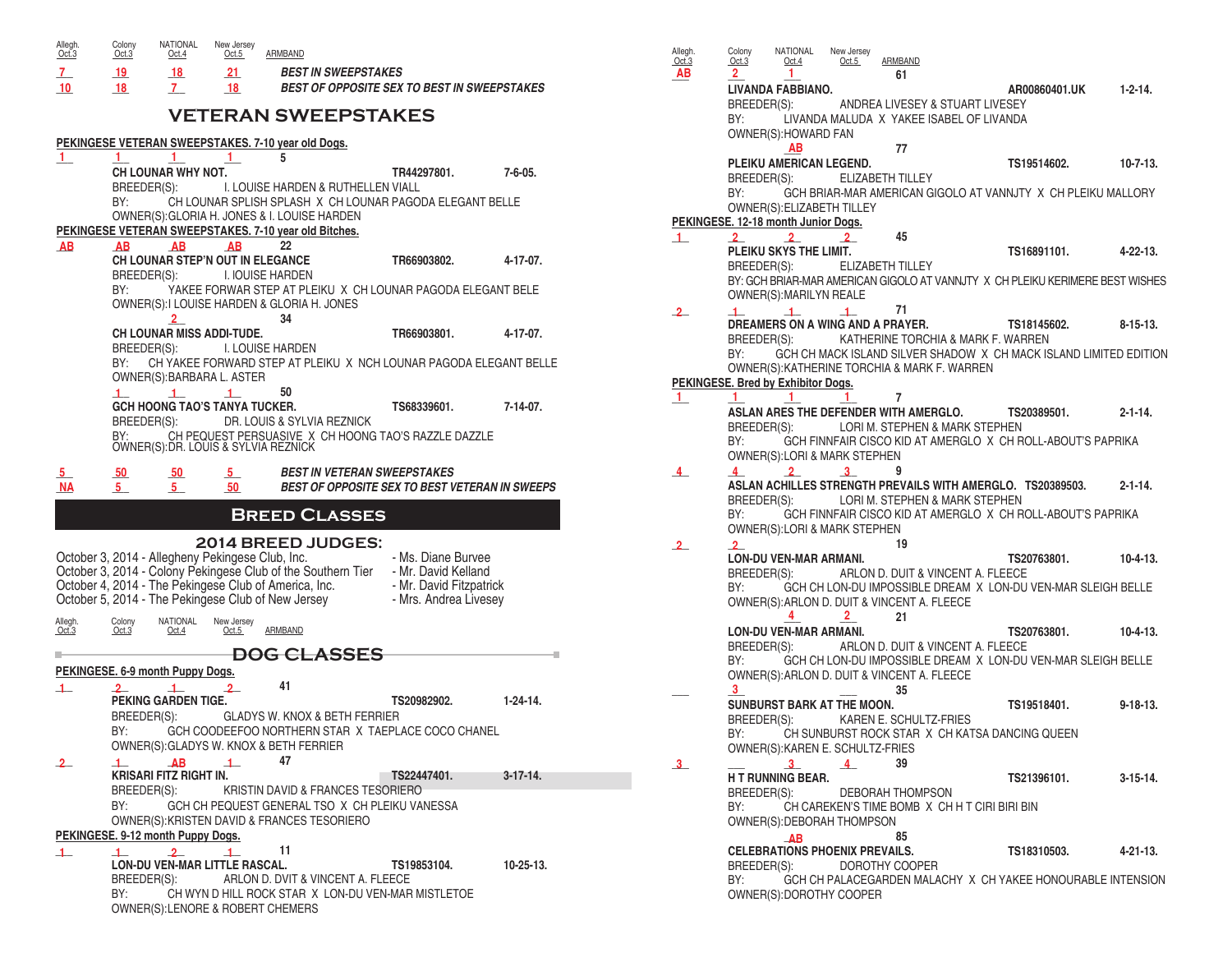| Allegh.<br>Oct.3          | Colony<br>Oct.3       | NATIONAL<br>Oct.4                                                          | New Jersey<br>Oct.5              | ARMBAND                                            |                                                                                 |                  |
|---------------------------|-----------------------|----------------------------------------------------------------------------|----------------------------------|----------------------------------------------------|---------------------------------------------------------------------------------|------------------|
|                           |                       | PEKINGESE. American Bred Dogs.                                             |                                  |                                                    |                                                                                 |                  |
| $\perp$                   | $\blacksquare$<br>BY: | RISING SUN N JOLI BORN IN THE USA.<br>BREEDER(S):<br>OWNER(S): MARK WARREN | AB                               | 75<br>DIANA K. SMOTHERS & PAULA J. RASEY           | TS12793701.<br>CH TRADEWINDS TRADEMARK X DREAMCATCHER'S INDIAN MAIDEN           | 7-4-12.          |
|                           |                       |                                                                            |                                  |                                                    | PEKINGESE. Open Dogs 8 lbs. and over - Black, White, Cream, Black & Tan, Parti. |                  |
| $\mathbf{2}$              | $\mathbf{2}$          | WYN-D-HILL TOP SECRET PARTI.                                               | $\mathbf{2}$                     | 25                                                 | VDH-DPC-831.GERM 5-2-13.                                                        |                  |
|                           |                       | BREEDER(S):                                                                |                                  | M. & M. HOFFMAN & HUCKESTEIN                       |                                                                                 |                  |
|                           | BY:                   |                                                                            |                                  |                                                    | CH WYN-D-HILL KAMELOT PARTI AT THE ROUND TABLE X CH KATERING'S                  |                  |
|                           |                       | <b>HAVINA TEA PARTI</b>                                                    |                                  | OWNER(S): M. & M. HOFFMAN & HUCKESTEIN             |                                                                                 |                  |
| 1.                        |                       | 1.                                                                         | 1.                               | 83                                                 |                                                                                 |                  |
|                           | BREEDER(S):           | PEKEN PRESIDENTIAL.                                                        |                                  | THOMAS CURLEY & DIANE BELL                         | YW488397.CAN                                                                    | $11 - 7 - 11.$   |
|                           | BY:                   |                                                                            |                                  |                                                    | PEKEVALLEY BLACK W WHITE KUFFS X SNOWPEAK CHILI PEPPER OF PEKEDEN               |                  |
|                           |                       |                                                                            |                                  | OWNER(S): DIANE BELL & THOMAS CURLEY               |                                                                                 |                  |
|                           |                       | PEKINGESE. Open Dogs 8 lbs. and over - AOAC.                               | $\mathbf{2}$                     | 15                                                 |                                                                                 |                  |
|                           |                       | TAEPLACE KID COLT OUTLAW.                                                  |                                  |                                                    | TS16940301.                                                                     | $1 - 19 - 13$    |
|                           | BY:                   | BREEDER(S):                                                                |                                  | JOHN FERRIER & BETH FERRIER                        | RAMUNDO KING OF COAL AT LEACHIM X TAEPLACE CHANDRA                              |                  |
|                           |                       |                                                                            |                                  | OWNER(S): TAMMY STIRTON & BETH FERRIER             |                                                                                 |                  |
| $\perp$                   | $\overline{2}$        | $\blacksquare$<br><b>LIVANDA FABERGE.</b>                                  | $\perp$                          | 23                                                 |                                                                                 | $12 - 10 - 10$ . |
|                           |                       | BREEDER(S):                                                                |                                  | MR. S & MRS. L. LIVESEY                            | <b>2223CW, UK</b>                                                               |                  |
|                           | BY:                   |                                                                            |                                  | LIVANDA MALUDA X LIVANDA BIZZIE LIIZZIE            |                                                                                 |                  |
| ΑВ                        | AB                    | OWNER(S): MR. S. NGAMSIRIWONG<br>AB                                        | AB                               | 29                                                 |                                                                                 |                  |
|                           |                       | <b>LIVANDA SAN ETO.</b>                                                    |                                  |                                                    | 3272CT, UK                                                                      | $9 - 15 - 07$ .  |
|                           |                       | BREEDER(S):                                                                |                                  | MR. S & MRS. L. LIVESEY                            |                                                                                 |                  |
|                           | BY:                   | OWNER(S):MR. S. NGAMSIRIWONG                                               |                                  | LIVANDA SANTANA X LIVANDA LADY JANE                |                                                                                 |                  |
| $\mathbf{2}$              |                       |                                                                            | 4                                | 33                                                 |                                                                                 |                  |
|                           |                       |                                                                            |                                  | <b>MOONDRAGON MAGICAL MYSTERY TOUR.</b>            | TS17029401.<br>BREEDER(S): TRACY JUREK & KAREN E. SCHULTZ-FRIES                 | $5 - 13 - 13$ .  |
|                           | BY:                   |                                                                            |                                  |                                                    | SUNBURST PEACE AND LOVE X CH SUNBURST STRING OF PEARLS                          |                  |
| 3                         | 4                     | OWNER(S): KAREN E. SCHULTZ-FRIES                                           |                                  |                                                    |                                                                                 |                  |
|                           |                       | <b>SUNBURST PEACE AND L OVE.</b>                                           |                                  | 63                                                 | TS07042003.                                                                     | $11 - 1 - 11$    |
|                           | BREEDER(S):           |                                                                            |                                  | KAREN FRIES & DICK FRIES                           |                                                                                 |                  |
|                           | BY:                   | OWNER(S):TRACY JUREK                                                       |                                  |                                                    | GCH SUNBURST HEY JUDE X SUNBURST SHIMMY SHIMMY                                  |                  |
|                           | -1.                   | $\mathbf{2}_{-}$                                                           | 3                                | 65                                                 |                                                                                 |                  |
|                           |                       | <b>PALACEGARDEN JACKSON.</b>                                               |                                  | BREEDER(S): MR. & MRS. J. & J. SMITH               | TS20095701.                                                                     | $6 - 7 - 13$ .   |
|                           | BY:                   |                                                                            |                                  |                                                    | PALACEGARDEN MADOC X PALACEGARDEN JUNO                                          |                  |
|                           |                       | OWNER(S): ANN DONOHOE                                                      |                                  |                                                    |                                                                                 |                  |
| AB                        | 3                     | -3                                                                         |                                  | 67<br>LAKSHMI TAYLOR MADE AT POOLE'S IDE.          | TS15336201.                                                                     | $12 - 3 - 12$ .  |
|                           |                       | BREEDER(S):                                                                |                                  | <b>GREGORY SINER &amp; IRENE REASONS</b>           |                                                                                 |                  |
|                           | BY:                   |                                                                            |                                  | <b>OWNER(S): GREGORY SINER &amp; IRENE REASONS</b> | GCH PALACE GARDEN MALACHY X nCH LAKSHMI SILK BONNER                             |                  |
|                           |                       |                                                                            |                                  | <b>WINNERS DOG</b>                                 |                                                                                 |                  |
| $_{23}$<br>7 <sup>7</sup> | $-83$<br>25           | - 23<br>-71                                                                | $\frac{23}{2}$<br>$\overline{7}$ |                                                    | <b>RESERVE WINNERS DOG</b>                                                      |                  |
|                           |                       |                                                                            |                                  |                                                    |                                                                                 |                  |

| Allegh.<br>Oct.3 | Colony<br>Oct.3    | NATIONAL<br>Oct.4                           | New Jersey<br>Oct.5 | <b>ARMBAND</b>                                         |                                                            |                  |
|------------------|--------------------|---------------------------------------------|---------------------|--------------------------------------------------------|------------------------------------------------------------|------------------|
|                  |                    |                                             |                     | <b>BITCH CLASSES</b>                                   |                                                            |                  |
|                  |                    | PEKINGESE. 6-9 month Puppy Bitches.         |                     |                                                        |                                                            |                  |
| 3                | 3.                 | 2.                                          | 3                   | 6                                                      |                                                            |                  |
|                  |                    | <b>VAL'S TSVETOV PALETTE.</b>               |                     |                                                        | TS22247101.                                                | $2 - 19 - 14.$   |
|                  | BREEDER(S):        |                                             |                     | LILIA RYBCHIK                                          |                                                            |                  |
|                  | BY:                |                                             |                     |                                                        | FELICIEN DU JARDIN DE VATSANA X CH VAL'S TSVETOV STARLIGHT |                  |
|                  |                    | OWNER(S):LYNNEA STADELMANN                  |                     |                                                        |                                                            |                  |
| AB               | AВ                 | AB<br><b>KRISARI MAKE WAY FOR MAISIE.</b>   | AB                  | 24                                                     | TS22447403.                                                | $3-17-14.$       |
|                  | BREEDER(S):        |                                             |                     |                                                        | KRISTIN DAVID & FRANCES TESORIERO                          |                  |
|                  | BY:                |                                             |                     |                                                        | GCH CH PEQUEST GENERAL TSO X CH PLEIKU VANESSA             |                  |
|                  |                    |                                             |                     | <b>OWNER(S): KRISTEN DAVID &amp; FRANCES TESORIERO</b> |                                                            |                  |
| AВ               | AВ                 | AВ                                          | 2.                  | 26                                                     |                                                            |                  |
|                  |                    | KRISARI LILIBET REIGNS.                     |                     |                                                        | TS22447404.                                                | $3-17-14.$       |
|                  | BREEDER(S):<br>BY: |                                             |                     |                                                        | KRISTIN DAVID & FRANCES TESORIERO                          |                  |
|                  |                    |                                             |                     | OWNER(S): KRISTEN DAVID & FRANCES TESORIERO            | GCH CH PEQUEST GENERAL TSO X CH PLEIKU VANESSA             |                  |
| 2                |                    | ΑВ                                          | ΑВ                  | 28                                                     |                                                            |                  |
|                  |                    | <b>KRISARI ROLLING IN CLOVER.</b>           |                     |                                                        | TS22447402.                                                | $3-17-14.$       |
|                  | BREEDER(S):        |                                             |                     |                                                        | KRISTIN DAVID & FRANCES TESORIERO                          |                  |
|                  | BY:                |                                             |                     |                                                        | GCH CH PEQUEST GENERAL TSO X CH PLEIKU VANESSA             |                  |
|                  |                    |                                             |                     | OWNER(S): KRISTEN DAVID & FRANCES TESORIERO            |                                                            |                  |
| $\mathbf{1}$     | 1                  | -1                                          | $\blacksquare$      | 30<br>HYACINTHS DIVINE SECRET OF THE HEART.            | TS22313402.                                                | $1 - 21 - 14$ .  |
|                  | BREEDER(S):        |                                             |                     | PATRICIA H. PYTLAK                                     |                                                            |                  |
|                  | BY:                |                                             |                     |                                                        | CH DAIQUIRIS SECRET FINALE X HYACINTHS HEARTFELT WISH      |                  |
|                  |                    |                                             |                     | OWNER(S): PATRICIA H. PYTLAK & GINI DENNIGER           |                                                            |                  |
| ΑВ               | ΑВ                 |                                             |                     | 58                                                     |                                                            |                  |
|                  |                    | <b>MOSHKA'S A DREAM COME TRUE.</b>          |                     |                                                        | TS20179403.                                                | $1 - 1 - 14.$    |
|                  | BREEDER(S):<br>BY: |                                             |                     | AMY MCCRARY & ED MCCRARY                               | SUSHIMA WHITE CIDER X CH MOSHKA'S HEARTBREAKER             |                  |
|                  |                    | OWNER(S): KATHERICE TORCHIA                 |                     |                                                        |                                                            |                  |
|                  |                    | PEKINGESE. 9-12 month Puppy Bitches.        |                     |                                                        |                                                            |                  |
| $3_{-}$          | $\overline{4}$     | 4                                           | $\mathbf{2}$        | 12                                                     |                                                            |                  |
|                  |                    | <b>LARO FELICITY ANNE.</b>                  |                     |                                                        | TS20456501.                                                | $11 - 21 - 13$ . |
|                  | BREEDER(S):        |                                             |                     |                                                        | ROY L. HARRISON & LAURA A. HARRISON                        |                  |
|                  | BY:                |                                             |                     |                                                        | CH LARO EYE OF THE STORM BY MUHLIN X MUHLIN MAYBEE         |                  |
|                  |                    | OWNER(S): BARBARA STREEMKE                  |                     |                                                        |                                                            |                  |
| $\mathbf{1}$     | $\mathbf{1}$       | $\perp$<br><b>DAIQUIRIS AMBER MYSTIQUE.</b> | -1                  | 16                                                     | TS22784401.CAN                                             | $10 - 25 - 13$   |
|                  | BREEDER(S):        |                                             |                     | CYNTHIA DYSON & DENIS RZAN                             |                                                            |                  |
|                  | BY:                |                                             |                     |                                                        | GCH DIAQUIRIS EDGE OF REASON X CHILLIWACK'S ESTEE LAUDER   |                  |
|                  |                    |                                             |                     | OWNER(S): CYNTHIA DYSON & DENIS RZAN                   |                                                            |                  |
| 4                | 3                  | 3.                                          | 3                   | 54                                                     |                                                            |                  |
|                  |                    | <b>SUN VALLEY'S SNOW ANGEL</b>              |                     |                                                        | TS20633801.                                                | $11 - 4 - 13$    |
|                  |                    |                                             |                     | BREEDER(S): RONA SHOOLROY                              |                                                            |                  |
|                  | BY:                | OWNER(S): RONA SHOOLROY                     |                     |                                                        | DÉJÀ VU BLOWIN IN THE WIND X CH DÉJÀ VU IMAGINE            |                  |
| $\mathbf{2}$     | $2^{\circ}$        | 2 <sup>1</sup>                              | $\overline{4}$      | 62                                                     |                                                            |                  |
|                  |                    | <b>CHINABEAR LA MARIPOSA.</b>               |                     |                                                        | TS20842802.                                                | 12-24-13.        |
|                  |                    | BREEDER(S):                                 |                     | <b>CARMEN BLANKENSHIP</b>                              |                                                            |                  |
|                  | BY:                |                                             |                     |                                                        | CH CHINABEAR SPATS DOMINO X CH LARO'S LICKETY SPLIT        |                  |
|                  |                    | OWNER(S): CARMEN BLANKENSHIP                |                     |                                                        |                                                            |                  |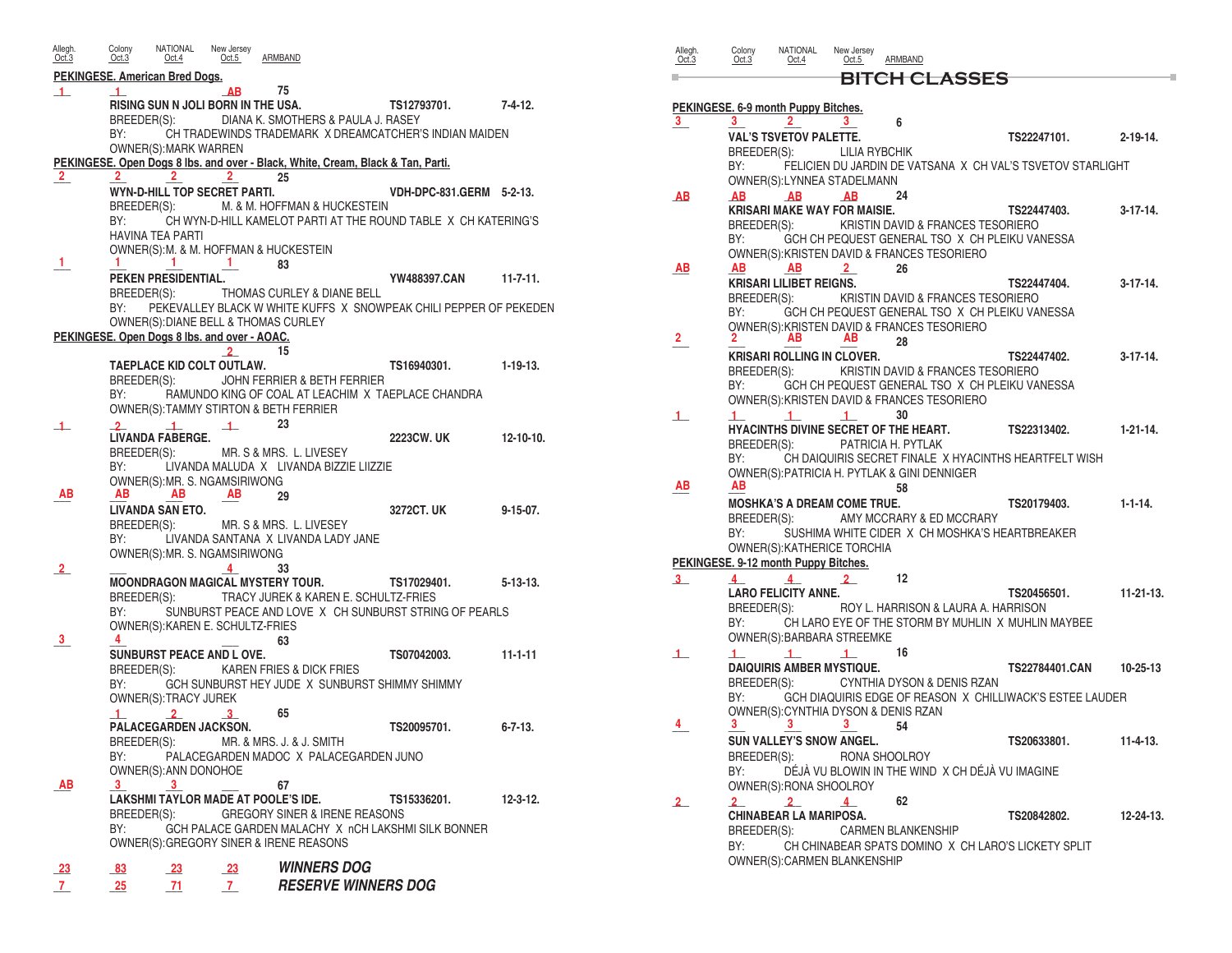| Allegh.<br>Oct.3 | Colony<br>Oct.3          | NATIONAL<br>Oct.4                           | New Jersey<br>Oct.5                             | ARMBAND                                                     |                                                                                  |                  |
|------------------|--------------------------|---------------------------------------------|-------------------------------------------------|-------------------------------------------------------------|----------------------------------------------------------------------------------|------------------|
|                  |                          |                                             | PEKINGESE. 12-18 month Junior Bitches.          |                                                             |                                                                                  |                  |
|                  | $\overline{2}$           | AB<br><b>LOUNAR HEAR ME ROAR.</b>           | AB                                              | 36                                                          | TS19963401.                                                                      | $8 - 26 - 13$ .  |
|                  |                          |                                             | OWNER(S): I. LOUISE HARDEN                      | BREEDER(S): I. LOUISE HARDEN                                | BY: GCH BRIAR-MAR AMERICAN GIGOLO AT VANNJTY X CH LOUNAR MISS ADDI-TUDE          |                  |
| $\mathbf{1}$     | $\mathbf{1}$             | $\blacksquare$                              | $\blacksquare$                                  | 48                                                          |                                                                                  |                  |
|                  | BREEDER(S):              | PLEIKU TENDER MOMENT.                       |                                                 | ELIZABETH TILLEY                                            | TS16891103.                                                                      | $4 - 22 - 13$ .  |
|                  |                          |                                             |                                                 |                                                             | BY: GCH CH BRIAR-MAR AMERICAN GIGOLO AT VANNJTY X CH PLEIKU KERIMERE BEST WISHES |                  |
|                  |                          | PEKINGESE. Bred by Exhibitor Bitches.       |                                                 | OWNER(S): RONA SHOOLROY & CHAPMAN ROOT                      |                                                                                  |                  |
| $\mathbf{1}$     | $\mathbf{1}$             | $\overline{2}$                              | -3.                                             | 10                                                          |                                                                                  |                  |
|                  |                          | <b>DREAMVILLE UPTOWN GIRL.</b>              |                                                 |                                                             | TS22461101.PHLP.                                                                 | $8 - 14 - 13$ .  |
|                  |                          | BREEDER(S):                                 |                                                 | RAYMUNDO W. LO                                              |                                                                                  |                  |
|                  | BY:                      | OWNER(S):RAYMUNDO LO                        |                                                 | DREAMVILLE MAGNIFICO X DREAMVILLE DEMITASSE                 |                                                                                  |                  |
| $4-$             | 3 <sup>1</sup>           |                                             | $\overline{4}$                                  | 14                                                          |                                                                                  |                  |
|                  |                          | <b>LON-DU VEN-MAR EVITA P.</b>              |                                                 | BREEDER(S): ARLON D. DUIT & VINCENT A. FLEECE               | TS19853101.                                                                      | $10 - 25 - 13$ . |
|                  | BY:                      |                                             |                                                 |                                                             | CH WYN-D-HILL ROCK STAR X LON-DU VEN-MAR MISTLETOE                               |                  |
|                  |                          |                                             |                                                 | OWNER(S): ARLON D. DUIT & VINCENT A. FLEECE                 |                                                                                  |                  |
| $\mathbf{2}$     | $\overline{2}$           | $\sim$ 1                                    | $\perp$<br><b>DAIQUIRIS AGATHA CHRISTIE.</b>    | 18                                                          | <b>TS22784301.CAN</b>                                                            | $12 - 22 - 13$ . |
|                  |                          |                                             | BREEDER(S): CYNTHIA DYSON                       |                                                             |                                                                                  |                  |
|                  | BY:                      | OWNER(S): CYNTHIA DYSON                     |                                                 |                                                             | GCH DIAQUIRIS EDGE OF REASON X CH DAIQUIRIS UNFORGETABLE                         |                  |
|                  | $\overline{4}$           | $\mathbf{3}$                                |                                                 | 32                                                          |                                                                                  |                  |
|                  |                          |                                             | <b>LOUNAR I'M NOBODY'S FOOL.</b>                | BREEDER(S): I. LOUISE HARDEN                                | TS19961901.                                                                      | $8 - 21 - 13$ .  |
|                  | BY:                      |                                             |                                                 |                                                             | CH LOUNAR NO FOOLIN' NO FUN X LARO STORMY WEATHER                                |                  |
|                  |                          | $\overline{4}$                              | OWNER(S): I. LOUISE HARDEN                      | 40                                                          |                                                                                  |                  |
|                  |                          | <b>DRAGONPEKE'S RED VIXEN.</b>              |                                                 |                                                             | TS18666002.                                                                      | $9 - 9 - 13$ .   |
|                  |                          |                                             |                                                 | BREEDER(S): KATHERINE ELMY & NANCY CLARK                    |                                                                                  |                  |
|                  | BY:<br><b>DRAGONPEKE</b> |                                             |                                                 |                                                             | DRAGONPEKE'S THUNDER AND LIGHTENING X CH KEVNAN'S FANTASY OF                     |                  |
|                  |                          |                                             |                                                 | OWNER(S): KATHERINE ELMY & NANCY CLARK                      |                                                                                  |                  |
|                  |                          | AB                                          |                                                 | 46                                                          |                                                                                  |                  |
|                  |                          | <b>DEJAVU CALL ME MAYBE.</b><br>BREEDER(S): |                                                 | SUSAN SHEPHARD & RONA SHOOLROY                              | TS20633802.                                                                      | $11 - 4 - 13$ .  |
|                  | BY:                      |                                             |                                                 | DÉJÀ VU BOWIN' IN THE WIND X CH DÉJÀ VU IMAGINE             |                                                                                  |                  |
|                  |                          |                                             | OWNER(S): SUSAN F. SHEPHARD                     |                                                             |                                                                                  |                  |
| 3 <sup>1</sup>   |                          |                                             | $\mathbf{2}$                                    | 52                                                          | TS22313401.                                                                      |                  |
|                  | BREEDER(S):              |                                             |                                                 | HYACINTH STOP DRAGON MY HEART AROUND.<br>PATRICIA H. PYTLAK |                                                                                  | $1 - 21 - 14.$   |
|                  | BY:                      |                                             |                                                 |                                                             | CH DAIQUIRIS SECRET FINALE X HYACINTHS HEARTFELT WISH                            |                  |
|                  |                          |                                             | <b>OWNER(S): PATRICIA H. PYTLAK</b>             |                                                             |                                                                                  |                  |
| AB               | $\mathbf{1}$             | $-1$                                        | PEKINGESE. Open Bitches - Under 8 lbs.<br>$\pm$ | 56                                                          |                                                                                  |                  |
|                  |                          |                                             |                                                 | DAIQUIRIS SOMETHING UP HER SLEEVE.                          | AY548404.CAN                                                                     | $12 - 22 - 13$ . |
|                  |                          | BREEDER(S):                                 |                                                 | <b>CYNTHIA DYSON</b>                                        |                                                                                  |                  |
|                  | BY:                      |                                             | OWNER(S): CATHRINE DANIELSON                    |                                                             | GCH DAIQUIRIS EDGE OF REASON X CH DAIQUIRIS UNFORGETABLE                         |                  |

| Allegh.<br>Oct.3 | Colony<br>Oct.3    | <b>NATIONAL</b><br>Oct.4         | New Jersey<br>Oct.5                                                                       | ARMBAND |                                            |                                                                                      |                     |
|------------------|--------------------|----------------------------------|-------------------------------------------------------------------------------------------|---------|--------------------------------------------|--------------------------------------------------------------------------------------|---------------------|
|                  |                    |                                  |                                                                                           |         |                                            | PEKINGESE. Open Bitches - 8 lbs. and over - Black, White, Cream, Black & Tan, Parti. |                     |
| 1                |                    | <b>TAEPLACE COCO CHANEL.</b>     | 1.                                                                                        | 20      |                                            |                                                                                      | $7 - 29 - 12$ .     |
|                  | BREEDER(S):        |                                  | JOHN & BETH FERRIER                                                                       |         |                                            | TS13909102.                                                                          |                     |
|                  | BY:                |                                  |                                                                                           |         |                                            | TAEPLACE ROCKET MAN X CH PRIMA LOVE ME TENDER TAEPLACE                               |                     |
|                  |                    |                                  | OWNER(S): GLADYS KNOX & BETH FERRIER<br>PEKINGESE. Open Bitches - 8 lbs. and over - AOAC. |         |                                            |                                                                                      |                     |
|                  | $1 \quad$          | $\mathbf{1}$                     | $\mathbf{1}$                                                                              | 38      |                                            |                                                                                      |                     |
|                  |                    | <b>LOUNAR SURELY YOU JEST.</b>   |                                                                                           |         |                                            | TS19961902.                                                                          | $8-21-13$ .         |
|                  | BREEDER(S):<br>BY: |                                  | I. LOUISE HARDEN                                                                          |         |                                            | CH LOUNAR NO FOOLIN' NO FUN X LARO STORMY WEATHER                                    |                     |
|                  |                    |                                  | OWNER(S): I. LOUISE HARDEN                                                                |         |                                            |                                                                                      |                     |
|                  |                    |                                  |                                                                                           |         |                                            |                                                                                      |                     |
| $10-10$          | $10-10$            | $20-$                            | 18                                                                                        |         | <b>WINNERS BITCH</b>                       |                                                                                      |                     |
| 48               | 20 <sub>2</sub>    | 16                               | 20                                                                                        |         | <b>RESERVE WINNERS BITCH</b>               |                                                                                      |                     |
|                  |                    | <b>DIVISION 2 POINT SCHEDULE</b> |                                                                                           |         |                                            |                                                                                      |                     |
|                  |                    |                                  | (Delaware, New Jersey, New York, Pennsylvania)                                            |         | 1 PT                                       | 3 PTS<br>2 PTS                                                                       | 4 PTS<br>5 PTS      |
|                  |                    | effective 5-14-14                |                                                                                           |         | $2 - 2$                                    | $3 - 4$<br>$4 - 6$                                                                   | $6 - 7$<br>$9 - 10$ |
|                  |                    |                                  |                                                                                           |         |                                            |                                                                                      | ≪                   |
|                  |                    |                                  |                                                                                           |         | <b>BEST OF BREED</b>                       |                                                                                      |                     |
|                  |                    |                                  |                                                                                           |         |                                            |                                                                                      |                     |
|                  |                    |                                  |                                                                                           |         | <b>DOGS</b>                                |                                                                                      |                     |
|                  |                    |                                  |                                                                                           | 17      |                                            |                                                                                      |                     |
|                  |                    |                                  | CH TAEPLACE AS YOU LIKE IT.                                                               |         |                                            | TS09811401.                                                                          | $11-2-11.$          |
|                  | BREEDER(S):        |                                  |                                                                                           |         | JOHN FERRIER & BETH FERRIER                |                                                                                      |                     |
|                  | BY:                |                                  | OWNER(S): TAMMY STIRTON & BETH FERRIER                                                    |         |                                            | TAEPLACE ROCKET MAN X CH TAEPLACE SPICE UP THE MUSIC                                 |                     |
| AВ               |                    |                                  |                                                                                           | 27      |                                            |                                                                                      |                     |
|                  | BREEDER(S):        | <b>CH LAKSHMI ARMANI.</b>        | <b>IRENE REASONS</b>                                                                      |         |                                            | TR75641501.                                                                          | $4 - 6 - 08$ .      |
|                  | BY:                |                                  |                                                                                           |         |                                            | CH GOODTYMES MITY MOUSE X CH LAKSHMI SILK SARI                                       |                     |
|                  |                    | OWNER(S): IRENE REASONS          |                                                                                           |         |                                            |                                                                                      |                     |
|                  |                    |                                  | <b>GCH DIAQUIRIS EDGE OF REASON.</b>                                                      | 31      |                                            | TS09396402.                                                                          | 4-16-11.            |
|                  | BREEDER(S):        |                                  | <b>CYNTHIA DYSON</b>                                                                      |         |                                            |                                                                                      |                     |
|                  | BY:                | OWNER(S): CYNTHIA DYSON          |                                                                                           |         |                                            | CH DIAQUIRIS SECRET FINALE X CH PEQUEST BRIDGIT JONES                                |                     |
|                  |                    |                                  |                                                                                           | 37      |                                            |                                                                                      |                     |
|                  |                    | CH MUHLIN MAKE BELIEVE.          |                                                                                           |         |                                            | TS18868102.                                                                          | $9 - 11 - 13$ .     |
|                  | BREEDER(S):<br>BY: |                                  | <b>PATRICIA METZGER</b>                                                                   |         | CH MUHLIN DOO WAH X CH MUHLIN SAVING GRACE |                                                                                      |                     |
|                  |                    |                                  | OWNER(S): DEBORAH THOMPSON                                                                |         |                                            |                                                                                      |                     |
|                  |                    |                                  | AB<br><b>GCH SUNBURST SUNSHINE SUPERMAN.</b>                                              | 43      |                                            | TR98573802.                                                                          | $7 - 22 - 10$ .     |
|                  | BREEDER(S):        |                                  |                                                                                           |         | KAREN SCHULTZ-FRIES & RICHARD FRIES        |                                                                                      |                     |
|                  | BY:                |                                  |                                                                                           |         |                                            | CH SUNBURST BLUE BAYOU X SUNBURST KISS FROM A ROSE                                   |                     |
|                  | AB                 | AB.                              | <b>AB</b>                                                                                 | 49      | OWNER(S): THOMAS JENKINS & VINCENT HEDRICK |                                                                                      |                     |
|                  |                    | CH MUHLIN MOST LIKELY.           |                                                                                           |         |                                            | TS18868101.                                                                          | $9 - 11 - 13$ .     |
|                  | BREEDER(S):<br>BY: |                                  | PATRICIA G. METZGER                                                                       |         | CH MULIN DOO WAH X CH MULIN SAVING GRACE   |                                                                                      |                     |
|                  |                    |                                  | OWNER(S): PATRICIA G. METZGER                                                             |         |                                            |                                                                                      |                     |